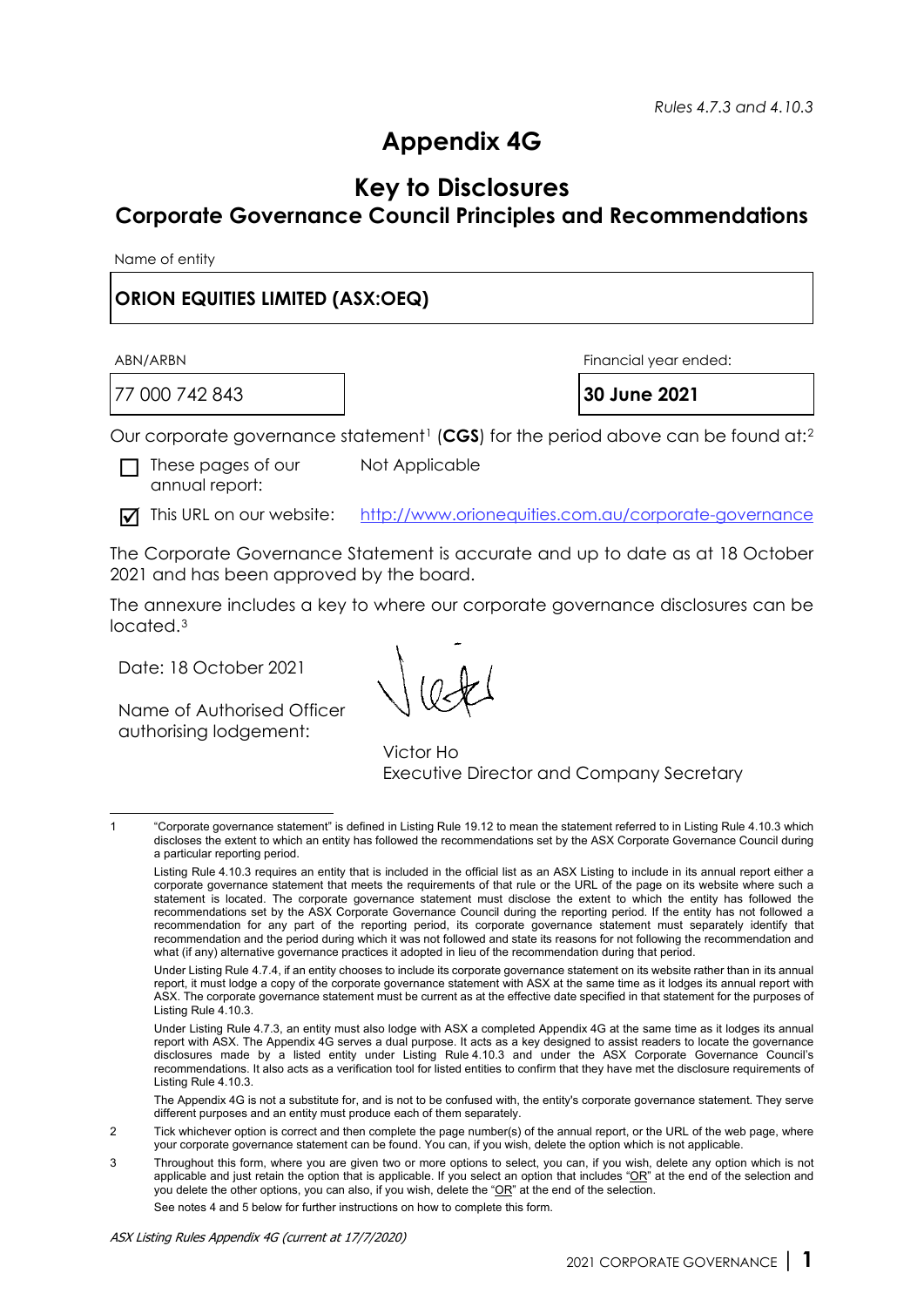#### **ANNEXURE – KEY TO CORPORATE GOVERNANCE DISCLOSURES**

|     | Corporate<br>Governance<br>Council<br>recommendation                                                                                                                                                                                                                                                                                                                                                                                                                         | Where a box below is ficked, $4$ we have<br>followed the recommendation in full for the<br>whole of the period above. We have disclosed<br>this in our Corporate Governance Statement:                                                    | Where a box below<br>is ticked, we have<br>NOT followed<br>the<br>recommendation in<br>full for the whole of<br>the period above.<br>Our reasons for not<br>doing so are:5 |  |
|-----|------------------------------------------------------------------------------------------------------------------------------------------------------------------------------------------------------------------------------------------------------------------------------------------------------------------------------------------------------------------------------------------------------------------------------------------------------------------------------|-------------------------------------------------------------------------------------------------------------------------------------------------------------------------------------------------------------------------------------------|----------------------------------------------------------------------------------------------------------------------------------------------------------------------------|--|
|     |                                                                                                                                                                                                                                                                                                                                                                                                                                                                              | <b>PRINCIPLE 1 - LAY SOLID FOUNDATIONS FOR MANAGEMENT AND OVERSIGHT</b>                                                                                                                                                                   |                                                                                                                                                                            |  |
| 1.1 | A listed entity should have and<br>disclose a board charter setting out:<br>respective roles<br>(a) the<br>and<br>responsibilities of its board and<br>management; and<br>those<br>matters<br>expressly<br>(b)<br>reserved to the board and<br>delegated<br>those<br>to<br>management.                                                                                                                                                                                       | ☑<br>Corporate<br>As<br>set<br>out<br>in<br>our<br>Governance Statement (CGS)<br>at Sections 1.1, 1.1.1 and 1.1.2<br>and we have disclosed a copy of our Board<br>Charter at:<br>http://www.orionequities.com.au/corporate-<br>governance | Not Applicable                                                                                                                                                             |  |
| 1.2 | A listed entity should:<br>undertake appropriate checks<br>(a)<br>before appointing a director or<br>senior executive or putting<br>someone forward for election<br>as a director; and<br>provide security holders with all<br>(b)<br>material information<br>in<br>its<br>possession<br>relevant<br>to<br>$\alpha$<br>decision on whether or not to<br>elect or re-elect a director.                                                                                        | ☑<br>at Section 1.2 of CGS                                                                                                                                                                                                                | Not Applicable                                                                                                                                                             |  |
| 1.3 | A listed entity should have a written<br>agreement with each director and<br>senior executive setting out the<br>terms of their appointment.                                                                                                                                                                                                                                                                                                                                 | Not Applicable                                                                                                                                                                                                                            | ⋈<br>at Section 1.3<br>of CGS                                                                                                                                              |  |
| 1.4 | The company secretary of a listed<br>entity should be accountable<br>directly to the board, through the<br>chair, on all matters to do with the<br>proper functioning of the board.                                                                                                                                                                                                                                                                                          | ☑<br>at Section 1.4 of CGS                                                                                                                                                                                                                | Not Applicable                                                                                                                                                             |  |
| 1.5 | A listed entity should:<br>(a) have and disclose a diversity<br>policy;<br>through<br>its<br>board or a<br>(b)<br>committee of the board set<br>measurable objectives<br>for<br>achieving gender diversity in<br>the composition of its board,<br>senior<br>executives<br>and<br>workforce generally; and<br>disclose in relation to each<br>(C)<br>reporting period:<br>the<br>measurable<br>(1)<br>objectives set for that<br>period<br>to<br>achieve<br>gender diversity; | We have disclosed a copy of our Diversity<br>Policy at:<br>http://www.orionequities.com.au/corporate-<br>governance                                                                                                                       | ☑<br>at Section 1.5<br>of CGS                                                                                                                                              |  |

<span id="page-1-0"></span><sup>4</sup> Tick the box in this column only if you have followed the relevant recommendation in full for the whole of the period above. Where the recommendation has a disclosure obligation attached, you must insert the location where that disclosure has been made, where indicated by the line with "insert location" underneath. If the disclosure in question has been made in your corporate governance statement, you need only insert "our corporate governance statement". If the disclosure has been made in your annual report, you should insert the page number(s) of your annual report (eg "pages 10-12 of our annual report"). If the disclosure has been made on your website, you should insert the URL of the web page where the disclosure has been made or can be accessed (eg "www.entityname.com.au/corporate governance/charters/").

<span id="page-1-1"></span><sup>5</sup> If you have followed all of the Council's recommendations in full for the whole of the period above, you can, if you wish, delete this column from the form and re-format it.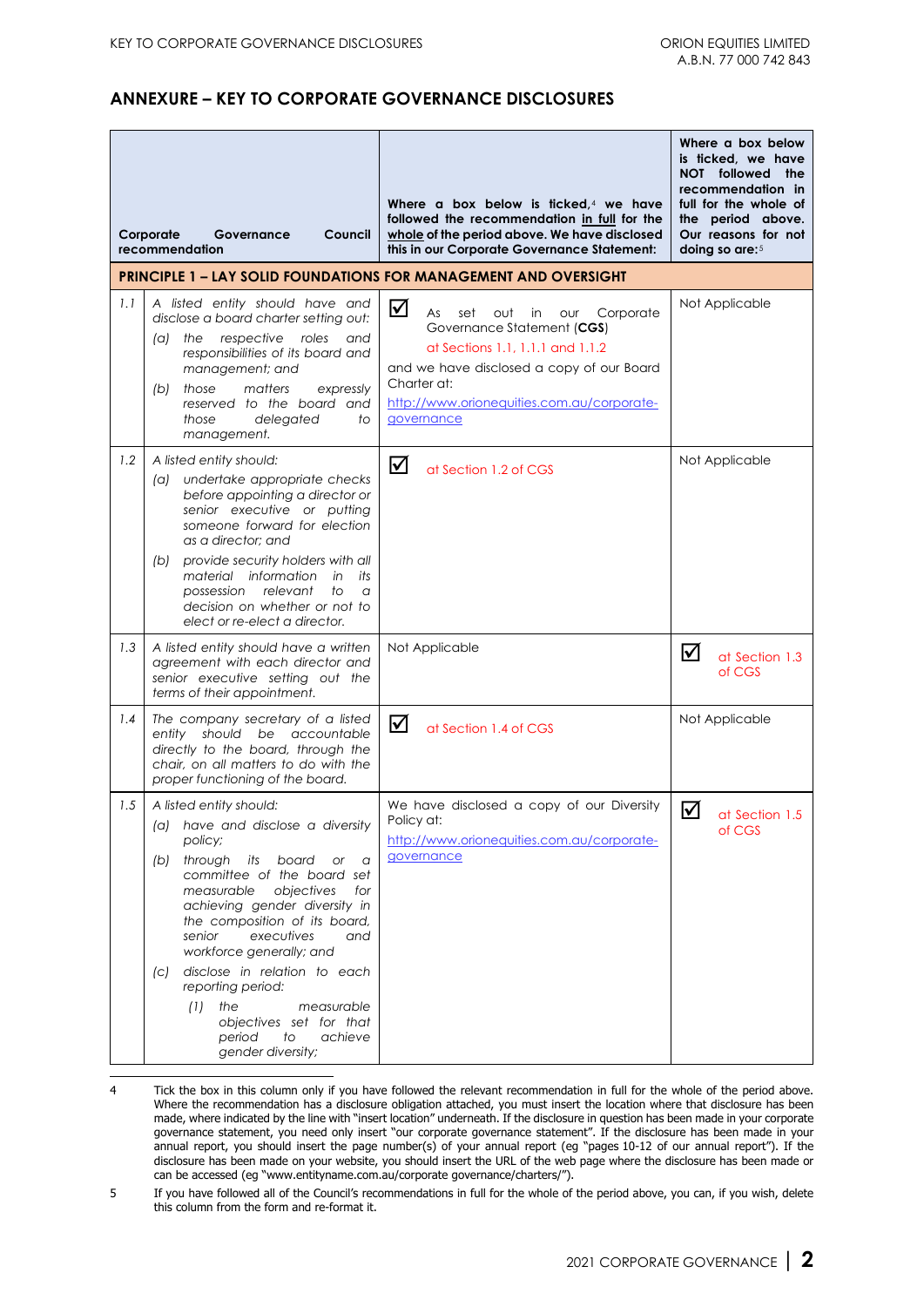|     | Corporate<br>Governance<br>Council<br>recommendation                                                                                                                                                                                                                                                                                                                                                                                                                                                                                                                                        | Where a box below is ficked, $4$ we have<br>followed the recommendation in full for the<br>whole of the period above. We have disclosed<br>this in our Corporate Governance Statement:                                     | Where a box below<br>is ticked, we have<br>NOT followed the<br>recommendation in<br>full for the whole of<br>the period above.<br>Our reasons for not<br>doing so are: $5$ |
|-----|---------------------------------------------------------------------------------------------------------------------------------------------------------------------------------------------------------------------------------------------------------------------------------------------------------------------------------------------------------------------------------------------------------------------------------------------------------------------------------------------------------------------------------------------------------------------------------------------|----------------------------------------------------------------------------------------------------------------------------------------------------------------------------------------------------------------------------|----------------------------------------------------------------------------------------------------------------------------------------------------------------------------|
|     | entity's<br>(2)<br>the<br>progress<br>towards achieving those<br>objectives; and<br>either:<br>(3)<br>(A)<br>the<br>respective<br>proportions of men<br>and women on the<br>board.<br>senior<br>in<br>executive positions<br>and<br>the<br>across<br>whole<br>workforce<br>(including how the<br>entity has defined<br>executive"<br>"senior<br>for these purposes);<br><b>or</b><br>(B)<br>if the entity is a<br>"relevant employer"<br>under<br>the<br>Workplace Gender<br>Equality Act, the<br>entity's most recent<br>"Gender<br>Equality<br>Indicators",<br>as<br>defined<br>in<br>and |                                                                                                                                                                                                                            |                                                                                                                                                                            |
|     | published under that<br>Act.<br>If the entity was in the S&P / ASX 300<br>Index at the commencement of the<br>reporting period, the measurable<br>objective for achieving gender<br>diversity in the composition of its<br>board should be to have not less<br>than 30% of its directors of each<br>gender within a specified period.                                                                                                                                                                                                                                                       |                                                                                                                                                                                                                            |                                                                                                                                                                            |
| 1.6 | A listed entity should:<br>have and disclose a process for<br>(a)<br>periodically evaluating the<br>performance of the board, its<br>committees<br>and<br>individual<br>directors; and<br>disclose for each reporting<br>(b)<br>period whether a performance<br>evaluation<br>has<br>been<br>undertaken<br>in accordance<br>with that process during or in<br>respect of that period.                                                                                                                                                                                                       | ☑<br>We have disclosed the evaluation<br>process referred to in paragraph (a)<br>and<br>whether<br>a<br>evaluation was undertaken for the<br>reporting period in accordance with<br>that process at:<br>Section 1.6 of CGS | <b>Refer also Section 1.6</b><br>of CGS<br>performance                                                                                                                     |
| 1.7 | A listed entity should:<br>have and disclose a process for<br>(a)<br>evaluating the performance of<br>its senior executives at least<br>once every reporting period;<br>and<br>disclose for each reporting<br>(b)<br>period whether a performance<br>evaluation<br>has<br>been<br>undertaken<br>in accordance<br>with that process during or in<br>respect of that period.                                                                                                                                                                                                                  | ☑<br>We have disclosed the evaluation<br>process referred to in paragraph (a)<br>and<br>whether<br>a<br>evaluation was undertaken for the<br>reporting period in accordance with<br>that process at:<br>Section 1.7 of CGS | Refer also Section 1.7<br>of CGS<br>performance                                                                                                                            |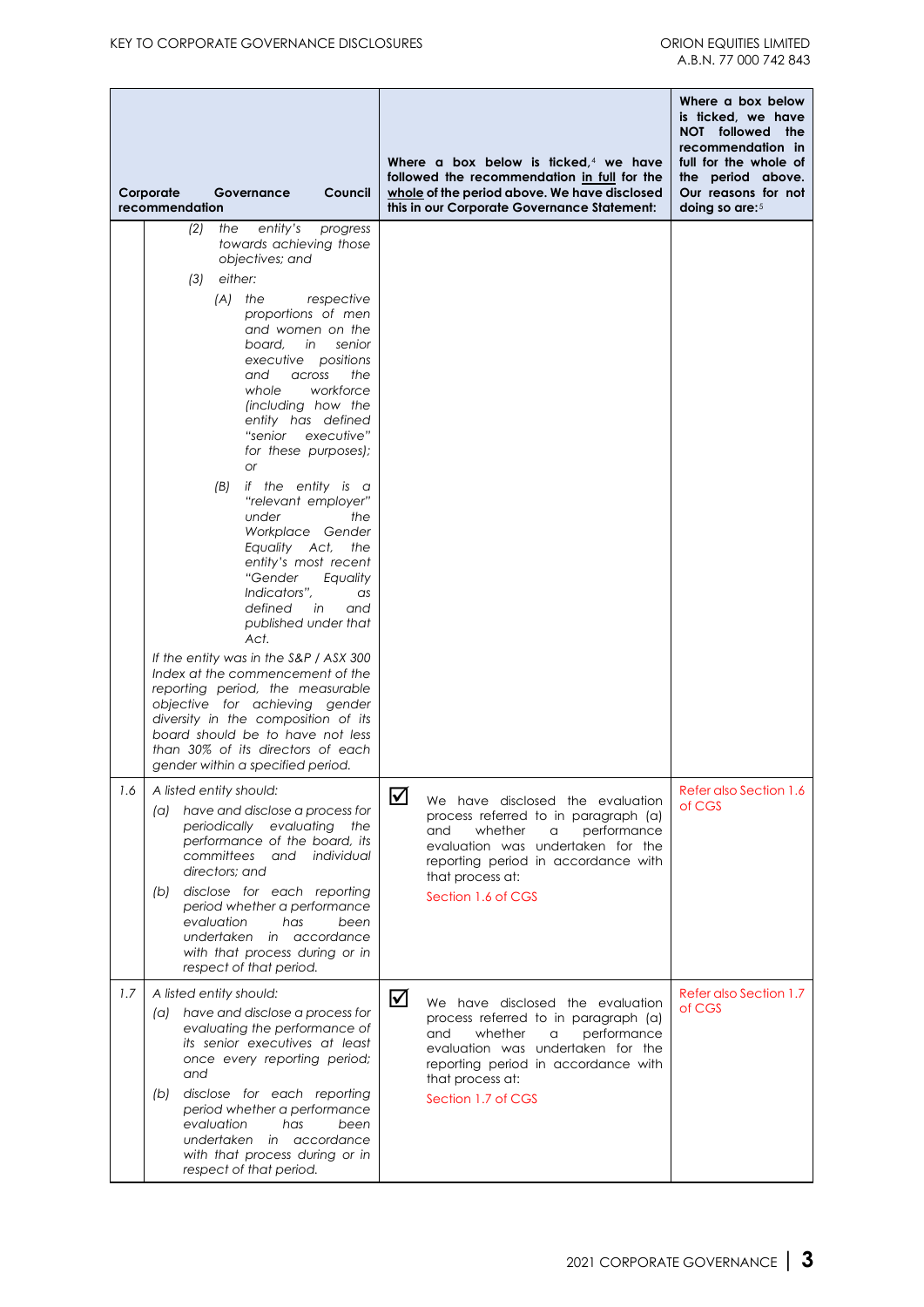|               | Corporate<br>Governance<br>Council<br>recommendation                                                                                                                                                                                                                                                                                                                                                                                                                                                                                                                                                                                                                                                                                                                                                                                                                                                                                                                                                                     | Where a box below is ficked, $4$ we have<br>followed the recommendation in full for the<br>whole of the period above. We have disclosed<br>this in our Corporate Governance Statement:                                                                                                                                             | Where a box below<br>is ticked, we have<br>NOT followed<br>the<br>recommendation in<br>full for the whole of<br>the period above.<br>Our reasons for not<br>doing so are: $5$ |
|---------------|--------------------------------------------------------------------------------------------------------------------------------------------------------------------------------------------------------------------------------------------------------------------------------------------------------------------------------------------------------------------------------------------------------------------------------------------------------------------------------------------------------------------------------------------------------------------------------------------------------------------------------------------------------------------------------------------------------------------------------------------------------------------------------------------------------------------------------------------------------------------------------------------------------------------------------------------------------------------------------------------------------------------------|------------------------------------------------------------------------------------------------------------------------------------------------------------------------------------------------------------------------------------------------------------------------------------------------------------------------------------|-------------------------------------------------------------------------------------------------------------------------------------------------------------------------------|
|               | <b>PRINCIPLE 2 - STRUCTURE THE BOARD TO BE EFFECTIVE AND ADD VALUE</b>                                                                                                                                                                                                                                                                                                                                                                                                                                                                                                                                                                                                                                                                                                                                                                                                                                                                                                                                                   |                                                                                                                                                                                                                                                                                                                                    |                                                                                                                                                                               |
| 2.1           | The board of a listed entity should:<br>have a nomination committee<br>(a)<br>which:<br>$(1)$ has<br>at<br>least<br>three<br>members, a majority of<br>whom are independent<br>directors: and<br>chaired<br>(2)<br>is<br>by<br>an<br>independent director,<br>and disclose:<br>charter<br>Оf<br>the<br>the<br>(3)<br>committee:<br>members<br>(4)<br>Оf<br>the<br>the<br>committee; and<br>as at the end of each<br>(5)<br>reporting<br>period,<br>the<br>number of<br>times<br>the<br>committee<br>met<br>throughout the period<br>the<br>individual<br>and<br>attendances<br>Оf<br>the<br>members<br>at<br>those<br>meetings; or<br>if it does not have a nomination<br>(b)<br>committee, disclose that fact<br>and the processes it employs to<br>address<br>board<br>succession<br>issues and to ensure that the<br>board has the appropriate<br>balance of skills, knowledge,<br>experience,<br>independence<br>and diversity to enable it to<br>discharge<br>its<br>duties<br>and<br>responsibilities effectively. | If the entity complies with paragraph (a):<br>Not Applicable<br>and we have disclosed a copy of the charter<br>of the committee at:<br>Not Applicable<br>and the information referred to in paragraphs<br>(4) and (5) at:<br>Not Applicable<br>If the entity complies with paragraph (b):<br>☑<br>at Sections 2.2, 2.3, 1.5 of CGS | ☑<br>at Section 2.2<br>of CGS                                                                                                                                                 |
| $2.2^{\circ}$ | A listed entity should have and<br>disclose a board skills matrix setting<br>out the mix of skills that the board<br>currently has or is looking to achieve<br>in its membership.                                                                                                                                                                                                                                                                                                                                                                                                                                                                                                                                                                                                                                                                                                                                                                                                                                        | ☑<br>We have disclosed our Board Skills Matrix<br>at:<br>Section 2.3 of CGS                                                                                                                                                                                                                                                        | Not Applicable                                                                                                                                                                |
| 2.3           | A listed entity should disclose:<br>the names of the directors<br>(a)<br>considered by the board to be<br>independent directors;<br>if a director has an interest,<br>(b)<br>affiliation<br>position,<br>or<br>relationship<br>оf<br>the<br>type<br>described in Box 2.3 but the<br>board is of the opinion that it<br>does not compromise the<br>independence of the director,<br>the nature of the interest,<br>position or relationship<br>in<br>question and an explanation of<br>why the board is of that<br>opinion; and<br>the length of service of each<br>$\left( c\right)$<br>director.                                                                                                                                                                                                                                                                                                                                                                                                                        | We have disclosed the names of the directors<br>considered by the board to be independent<br>directors at:<br>Not Applicable<br>and, where applicable, the information<br>referred to in paragraph (b) at:<br>Not Applicable<br>☑<br>and the length of service of each<br>director at:<br>Sections 1.3, 2.4, 2.5, 2.6 of CGS       | ☑<br>at Section 2.7<br>of CGS                                                                                                                                                 |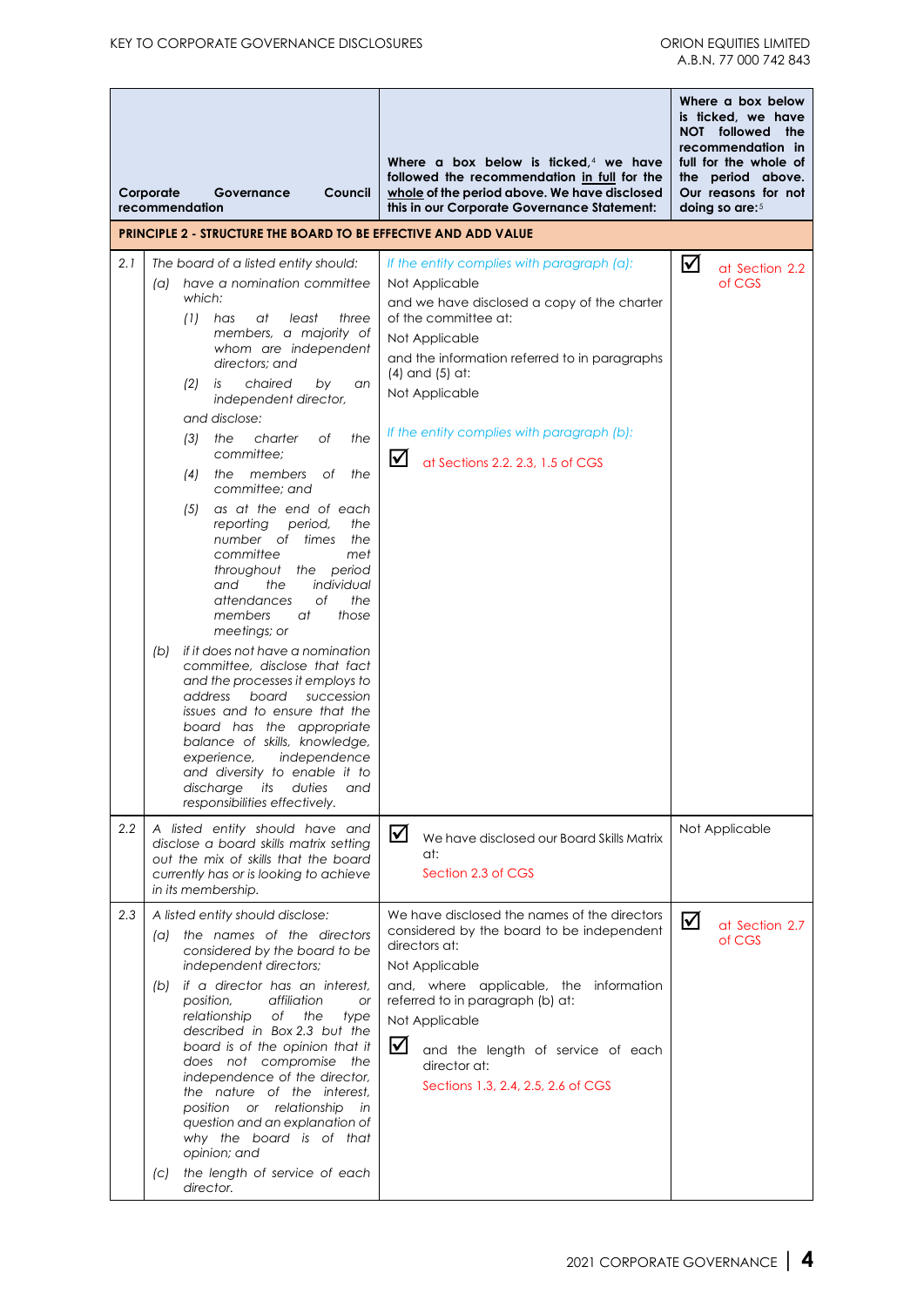|     | Corporate<br>Governance<br>Council<br>recommendation                                                                                                                                                                                                                                                   | Where a box below is ficked. $4$ we have<br>followed the recommendation in full for the<br>whole of the period above. We have disclosed<br>this in our Corporate Governance Statement: | Where a box below<br>is ticked, we have<br>NOT followed<br>the<br>recommendation in<br>full for the whole of<br>the period above.<br>Our reasons for not<br>doing so are:5 |
|-----|--------------------------------------------------------------------------------------------------------------------------------------------------------------------------------------------------------------------------------------------------------------------------------------------------------|----------------------------------------------------------------------------------------------------------------------------------------------------------------------------------------|----------------------------------------------------------------------------------------------------------------------------------------------------------------------------|
| 2.4 | A majority of the board of a listed<br>should<br>be independent<br>entity<br>directors.                                                                                                                                                                                                                | Not Applicable                                                                                                                                                                         | ⋈<br>at Section 2.7<br>of CGS                                                                                                                                              |
| 2.5 | The chair of the board of a listed<br>entity should be an independent<br>director and, in particular, should not<br>be the same person as the CEO of<br>the entity.                                                                                                                                    | Not Applicable                                                                                                                                                                         | ☑<br>Sections<br>at<br>2.4, 2.7 of CGS                                                                                                                                     |
| 2.6 | A listed entity should have a<br>program for inducting new directors<br>and for periodically reviewing<br>whether there is a need for existing<br>directors to undertake professional<br>development to maintain the skills<br>and knowledge needed to perform<br>their role as directors effectively. | ☑<br>at Section 2.8 of CGS                                                                                                                                                             | Not Applicable                                                                                                                                                             |
|     |                                                                                                                                                                                                                                                                                                        | <b>PRINCIPLE 3 - INSTIL A CULTURE OF ACTING LAWFULLY, ETHICALLY AND RESPONSIBLY</b>                                                                                                    |                                                                                                                                                                            |
| 3.1 | A listed entity should articulate and<br>disclose its values.                                                                                                                                                                                                                                          | ☑<br>at Section 3.1 of CGS<br>and we have disclosed our Statement of<br>Values at:<br>http://www.orionequities.com.au/corporate-<br>governance                                         | Not Applicable                                                                                                                                                             |
| 3.2 | A listed entity should:<br>have and disclose a code of<br>(a)<br>conduct for its directors, senior<br>executives and employees;<br>and<br>ensure that the board or a<br>(b)<br>committee of the board is<br>informed<br>of _<br>material<br>any<br>breaches of that code.                              | ⊻<br>at Section 3.1 of CGS<br>and we have disclosed our Code of Conduct<br>at:<br>http://www.orionequities.com.au/corporate-<br>governance                                             | Not Applicable                                                                                                                                                             |
| 3.3 | A listed entity should:<br>(a) have<br>and<br>disclose<br>a<br>whistleblower policy; and<br>ensure that the board or a<br>(b)<br>committee of the board is<br>informed of any material<br>incidents reported under that<br>policy.                                                                     | ⊻<br>at Section 3.3 of CGS<br>and we have disclosed our Whistleblower<br>Policy at:<br>http://www.orionequities.com.au/corporate-<br>governance                                        | Not Applicable                                                                                                                                                             |
| 3.4 | A listed entity should:<br>have and disclose an anti-<br>(a)<br>bribery and corruption policy;<br>and<br>ensure that the board or<br>(b)<br>committee of the board is<br>informed of any material<br>breaches of that policy.                                                                          | ☑<br>at Section 3.4 of CGS<br>and we have disclosed our Anti-Bribery and<br>Anti-Corruption Policy at:<br>http://www.orionequities.com.au/corporate-<br>governance                     | Not Applicable                                                                                                                                                             |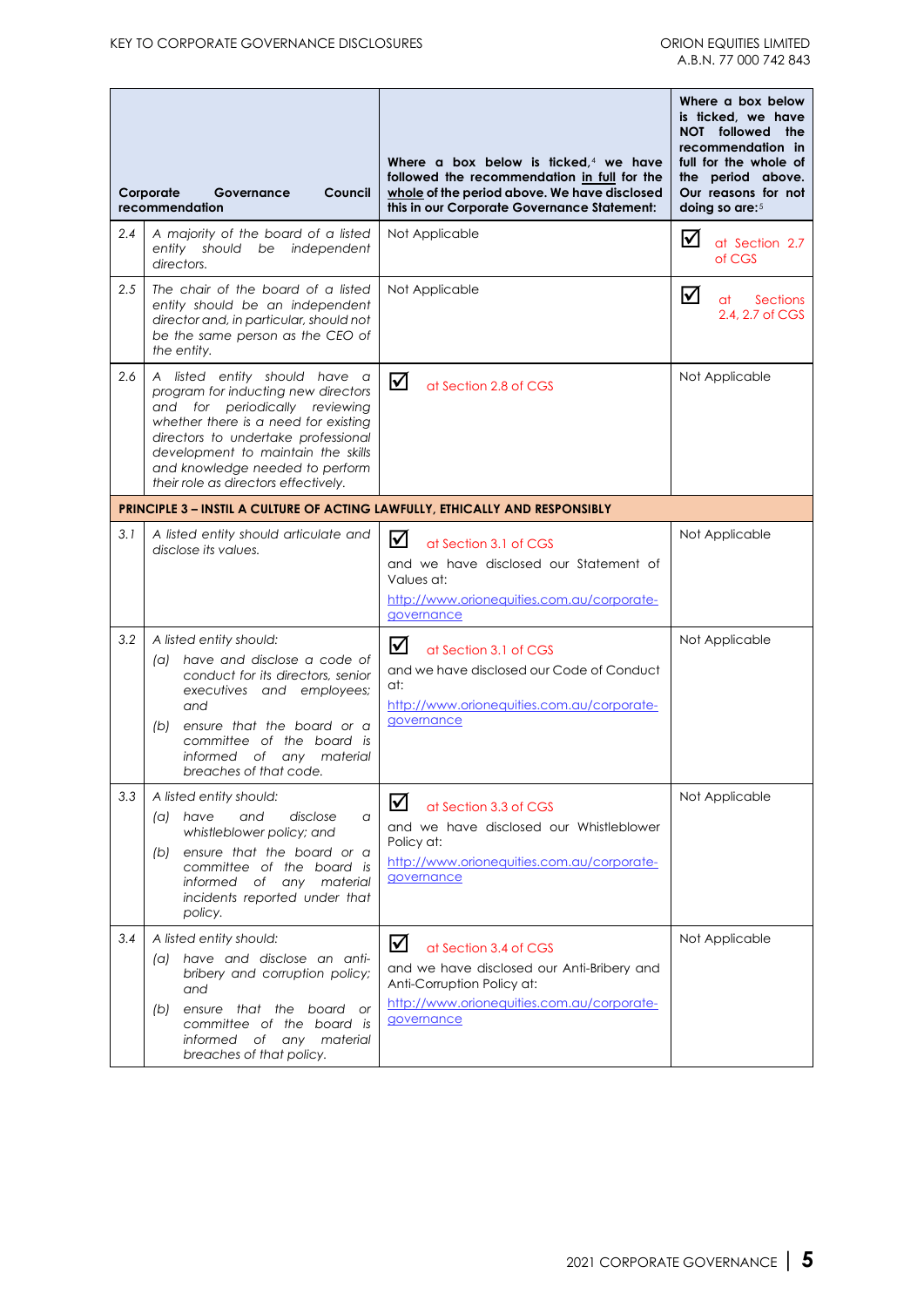|            | Corporate<br>recommendation |                                                  | Governance                                                                                                                                                                                                                                                                                                                                                                                                                                                                                                                                                                                                                                                                                                                                                                                                                   | Council                                                                                                                                                                                             |                      | Where a box below is ficked. $4$ we have<br>followed the recommendation in full for the<br>whole of the period above. We have disclosed<br>this in our Corporate Governance Statement:                                                                                                                                 | doing so are: $5$ | Where a box below<br>is ticked, we have<br>NOT followed<br>the<br>recommendation in<br>full for the whole of<br>the period above.<br>Our reasons for not |
|------------|-----------------------------|--------------------------------------------------|------------------------------------------------------------------------------------------------------------------------------------------------------------------------------------------------------------------------------------------------------------------------------------------------------------------------------------------------------------------------------------------------------------------------------------------------------------------------------------------------------------------------------------------------------------------------------------------------------------------------------------------------------------------------------------------------------------------------------------------------------------------------------------------------------------------------------|-----------------------------------------------------------------------------------------------------------------------------------------------------------------------------------------------------|----------------------|------------------------------------------------------------------------------------------------------------------------------------------------------------------------------------------------------------------------------------------------------------------------------------------------------------------------|-------------------|----------------------------------------------------------------------------------------------------------------------------------------------------------|
|            |                             |                                                  | <b>PRINCIPLE 4 – SAFEGUARD THE INTEGRITY OF CORPORATE REPORTS</b>                                                                                                                                                                                                                                                                                                                                                                                                                                                                                                                                                                                                                                                                                                                                                            |                                                                                                                                                                                                     |                      |                                                                                                                                                                                                                                                                                                                        |                   |                                                                                                                                                          |
| 4.1        | (a)<br>(b)                  | which:<br>(1)<br>(2)<br>(3)<br>(4)<br>(5)<br>the | The board of a listed entity should:<br>have an audit committee<br>has<br>at<br>members, all of whom are<br>non-executive<br>and a majority of whom<br>are<br>directors; and<br>chaired<br>is<br>independent<br>who is not the chair of the<br>board.<br>and disclose:<br>the<br>charter<br>committee:<br>the relevant qualifications<br>and experience of the<br>members<br>committee; and<br>relation<br>in<br>reporting<br>number of times<br>committee<br>throughout the period<br>and<br>the<br>attendances<br>members<br>meetings; or<br>if it does not have an audit<br>committee, disclose that fact<br>and the processes it employs<br>that independently verify and<br>safeguard the integrity of its<br>corporate reporting, including<br>processes<br>appointment and removal of<br>the external auditor and the | least<br>three<br>directors<br>independent<br>by<br>an<br>director,<br>Οf<br>the<br>Оf<br>the<br>to<br>each<br>period,<br>the<br>the<br>met<br>individual<br>оf<br>the<br>at<br>those<br>for<br>the | $\blacktriangledown$ | If the entity complies with paragraph (a):<br>Not Applicable<br>and we have disclosed a copy of the charter<br>of the committee at:<br>Not Applicable<br>and the information referred to in paragraphs<br>$(4)$ and $(5)$ at:<br>Not Applicable<br>If the entity complies with paragraph (b):<br>at Section 4.1 of CGS | ☑                 | at Section 4.1<br>of CGS                                                                                                                                 |
| 4.2<br>4.3 | entity                      | rotation<br>statements<br>effectively.           | Оf<br>the<br>engagement partner.<br>The board of a listed entity should,<br>before it approves the entity's<br>financial statements for a financial<br>period, receive from its CEO and<br>CFO a declaration that, in their<br>opinion, the financial records of the<br>have<br>been<br>maintained and that the financial<br>comply<br>appropriate accounting standards<br>and give a true and fair view of the<br>financial position and performance<br>of the entity and that the opinion has<br>been formed on the basis of a sound<br>system of risk management and<br>internal control which is operating<br>A listed entity should disclose its<br>process to verify the integrity of any                                                                                                                              | audit<br>properly<br>with<br>the                                                                                                                                                                    | ☑<br>⊻               | at Section 4.2 of CGS<br>at Section 4.4 of CGS                                                                                                                                                                                                                                                                         |                   | Not Applicable<br>Not Applicable                                                                                                                         |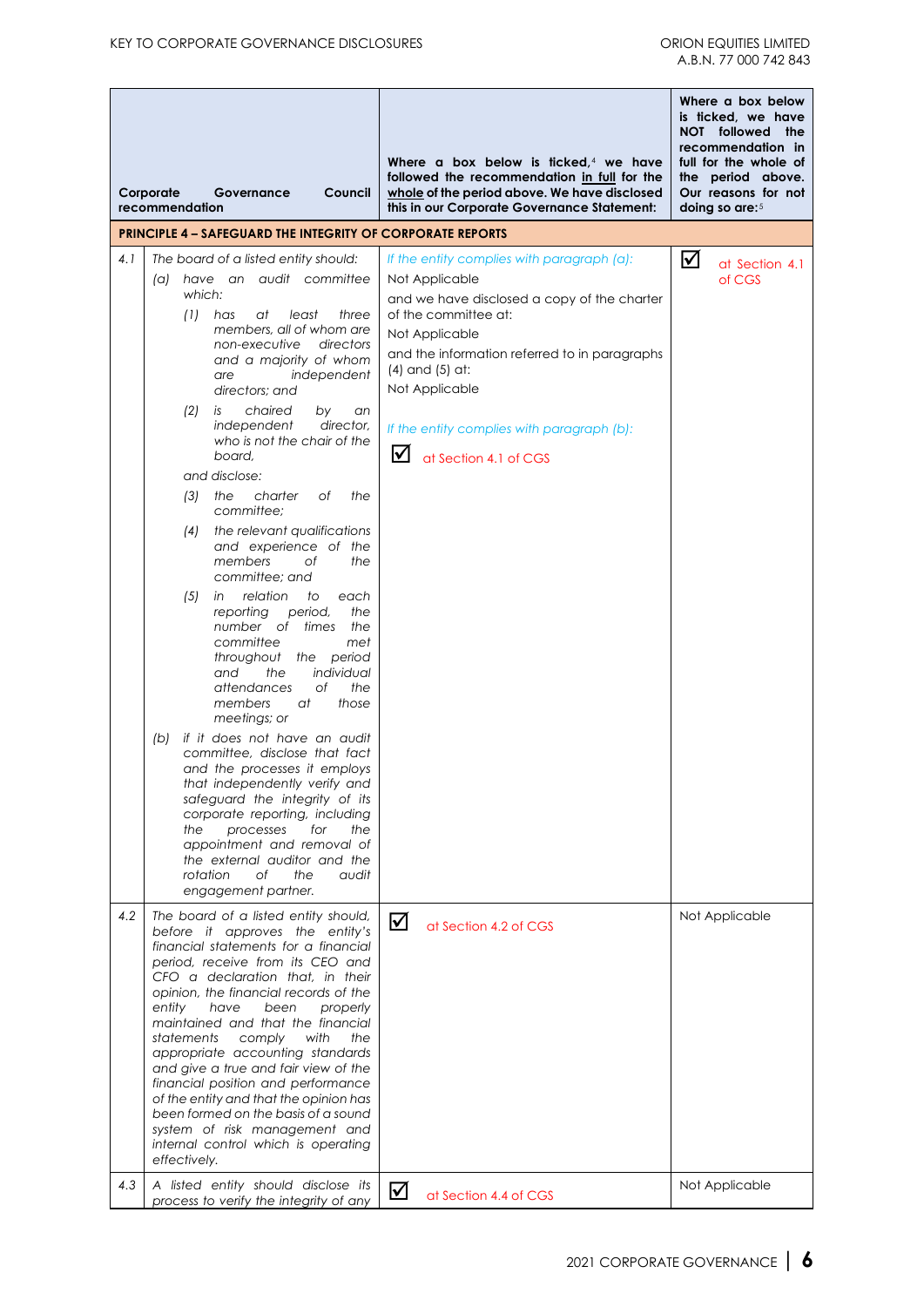|     | Council<br>Corporate<br>Governance<br>recommendation                                                                                                                                                                           | Where a box below is ficked, $4$ we have<br>followed the recommendation in full for the<br>whole of the period above. We have disclosed<br>this in our Corporate Governance Statement:                                                                                                                                                                                                                                                                                                                                                                        | Where a box below<br>is ticked, we have<br>NOT followed the<br>recommendation in<br>full for the whole of<br>the period above.<br>Our reasons for not<br>doing so are: 5 |
|-----|--------------------------------------------------------------------------------------------------------------------------------------------------------------------------------------------------------------------------------|---------------------------------------------------------------------------------------------------------------------------------------------------------------------------------------------------------------------------------------------------------------------------------------------------------------------------------------------------------------------------------------------------------------------------------------------------------------------------------------------------------------------------------------------------------------|--------------------------------------------------------------------------------------------------------------------------------------------------------------------------|
|     | periodic corporate report it releases<br>to the market that is not audited or<br>reviewed by an external auditor.                                                                                                              |                                                                                                                                                                                                                                                                                                                                                                                                                                                                                                                                                               |                                                                                                                                                                          |
|     | <b>PRINCIPLE 5 - MAKE TIMELY AND BALANCED DISCLOSURE</b>                                                                                                                                                                       |                                                                                                                                                                                                                                                                                                                                                                                                                                                                                                                                                               |                                                                                                                                                                          |
| 5.1 | A listed entity should have and<br>disclose<br>written<br>policy for<br>$\alpha$<br>with its<br>continuous<br>complying<br>disclosure obligations under listing<br>rule 3.1.                                                   | ☑<br>at Section 5.1 of CGS<br>and we have disclosed a copy of our<br>Continuous Disclosure Policy at:<br>http://www.orionequities.com.au/corporate-<br>governance                                                                                                                                                                                                                                                                                                                                                                                             | Not Applicable                                                                                                                                                           |
| 5.2 | A listed entity should ensure that its<br>board receives copies of all material<br>market announcements promptly<br>after they have been made.                                                                                 | ☑<br>at Section 5.2 of CGS                                                                                                                                                                                                                                                                                                                                                                                                                                                                                                                                    | Not Applicable                                                                                                                                                           |
| 5.3 | A listed entity that gives a new and<br>substantive investor or analyst<br>presentation should release a copy<br>of the presentation materials on the<br>ASX<br>Market<br>Announcements<br>Platform ahead of the presentation. | ☑<br>at Section 5.3 of CGS                                                                                                                                                                                                                                                                                                                                                                                                                                                                                                                                    | Not Applicable                                                                                                                                                           |
|     | <b>PRINCIPLE 6 - RESPECT THE RIGHTS OF SECURITY HOLDERS</b>                                                                                                                                                                    |                                                                                                                                                                                                                                                                                                                                                                                                                                                                                                                                                               |                                                                                                                                                                          |
| 6.1 | A listed entity should<br>provide<br>information about itself and its<br>governance to investors via its<br>website.                                                                                                           | ☑<br>at Section 6.1 of CGS<br>and we have disclosed information about us<br>and our governance on our website at:<br>http://www.orionequities.com.au/<br>http://www.orionequities.com.au/about-us<br>http://www.orionequities.com.au/investment-<br>activities<br>http://www.orionequities.com.au/investment-<br>objectives<br>http://www.orionequities.com.au/investment-<br>portfolio<br>http://www.orionequities.com.au/investment-<br>strategies<br>http://www.orionequities.com.au/investors<br>http://www.orionequities.com.au/corporate-<br>governance | Not Applicable                                                                                                                                                           |
| 6.2 | A listed entity should have an<br>investor relations program<br>that<br>facilitates<br>effective<br>two-way<br>communication with investors.                                                                                   | ☑<br>at Section 6.2 of CGS                                                                                                                                                                                                                                                                                                                                                                                                                                                                                                                                    | Not Applicable                                                                                                                                                           |
| 6.3 | A listed entity should disclose how it<br>facilitates<br>and<br>encourages<br>participation at meetings of security<br>holders.                                                                                                | ☑<br>at Sections 6.3, 6.4 of CGS                                                                                                                                                                                                                                                                                                                                                                                                                                                                                                                              | Not Applicable                                                                                                                                                           |
| 6.4 | A listed entity should ensure that all<br>substantive resolutions at a meeting<br>of security holders are decided by a<br>poll rather than by a show of hands.                                                                 | ☑<br>at Section 6.5 of CGS                                                                                                                                                                                                                                                                                                                                                                                                                                                                                                                                    | Not Applicable                                                                                                                                                           |
| 6.5 | A listed entity should give security<br>holders the option to receive<br>communications from, and send<br>communications to, the entity and<br>its security registry electronically.                                           | ☑<br>at Section 6.6 of CGS                                                                                                                                                                                                                                                                                                                                                                                                                                                                                                                                    | Not Applicable                                                                                                                                                           |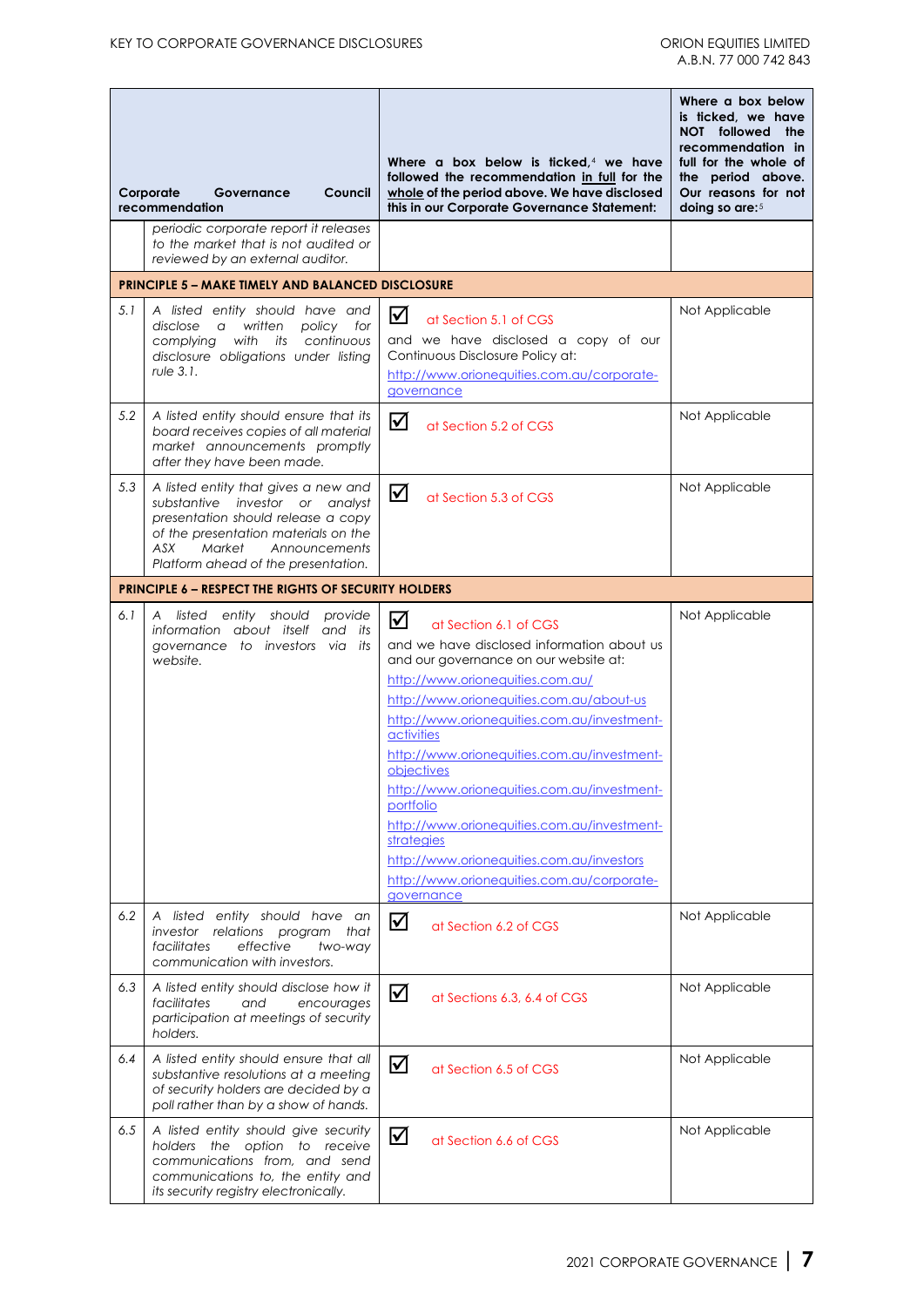|     | Corporate<br>Governance<br>Council<br>recommendation                                                                                                                                                                                                                                                                                                                                                                                                                                                                                                                                                                     | Where a box below is ficked, $4$ we have<br>followed the recommendation in full for the<br>whole of the period above. We have disclosed<br>this in our Corporate Governance Statement:                                                                                                                                      | Where a box below<br>is ticked, we have<br>NOT followed<br>the<br>recommendation in<br>full for the whole of<br>the period above.<br>Our reasons for not<br>doing so are: $5$ |
|-----|--------------------------------------------------------------------------------------------------------------------------------------------------------------------------------------------------------------------------------------------------------------------------------------------------------------------------------------------------------------------------------------------------------------------------------------------------------------------------------------------------------------------------------------------------------------------------------------------------------------------------|-----------------------------------------------------------------------------------------------------------------------------------------------------------------------------------------------------------------------------------------------------------------------------------------------------------------------------|-------------------------------------------------------------------------------------------------------------------------------------------------------------------------------|
|     | <b>PRINCIPLE 7 - RECOGNISE AND MANAGE RISK</b>                                                                                                                                                                                                                                                                                                                                                                                                                                                                                                                                                                           |                                                                                                                                                                                                                                                                                                                             |                                                                                                                                                                               |
| 7.1 | The board of a listed entity should:<br>committee<br>(a) have<br>a<br>or<br>committees to oversee risk,<br>each of which:<br>has<br>at<br>least<br>(1)<br>three<br>members, a majority of<br>whom are independent<br>directors: and<br>chaired<br>(2)<br>by<br>is<br>an<br>independent director,<br>and disclose:<br>charter<br>(3)<br>the<br>Οf<br>the<br>committee;<br>the members<br>of<br>the<br>(4)<br>committee; and<br>as at the end of each<br>(5)<br>reporting<br>period,<br>the<br>number of times<br>the<br>committee<br>met<br>throughout the period<br>individual<br>and<br>the<br>attendances<br>оf<br>the | If the entity complies with paragraph (a):<br>Not Applicable<br>and we have disclosed a copy of the charter<br>of the committee at:<br>Not Applicable<br>and the information referred to in paragraphs<br>$(4)$ and $(5)$ at:<br>Not Applicable<br>If the entity complies with paragraph (b):<br>☑<br>at Section 7.1 of CGS | ☑<br>at Section 7.1<br>of CGS                                                                                                                                                 |
|     | members<br>at<br>those<br>meetings; or<br>if it does not have a risk<br>(b)<br>committee or committees that<br>satisfy (a) above, disclose that<br>fact and the processes it<br>employs for overseeing the<br>entity's<br>risk<br>management<br>framework.                                                                                                                                                                                                                                                                                                                                                               |                                                                                                                                                                                                                                                                                                                             |                                                                                                                                                                               |
| 7.2 | The board or a committee of the<br>board should:<br>(a) review<br>the<br>entity's<br>risk<br>management framework at<br>least annually to satisfy itself<br>that it continues to be sound<br>and that the entity is operating<br>with due regard to the risk<br>appetite set by the board; and<br>disclose, in relation to each<br>(b)<br>reporting period, whether such<br>a review has taken place.                                                                                                                                                                                                                    | ☑<br>We have disclosed whether a review<br>of the entity's risk management<br>framework was undertaken during the<br>reporting period at:<br>at Section 7.2 of CGS                                                                                                                                                          | Refer also Section 7.2<br>of CGS                                                                                                                                              |
| 7.3 | A listed entity should disclose:<br>(a) if it has an internal audit<br>function, how the function is<br>structured and what role it<br>performs; or<br>if it does not have an internal<br>(b)<br>audit function, that fact and<br>the processes it employs for<br>evaluating and continually<br>improving the effectiveness of<br>its<br>governance,<br>risk<br>management<br>and<br>internal<br>control processes.                                                                                                                                                                                                      | If the entity complies with paragraph (a):<br>Not Applicable<br>and we have disclosed how our internal audit<br>function is structured and what role it performs<br>at:<br>Not Applicable<br>If the entity complies with paragraph (b):<br>☑<br>at Section 7.3 of CGS                                                       | ☑<br>at Section 7.3<br>of CGS                                                                                                                                                 |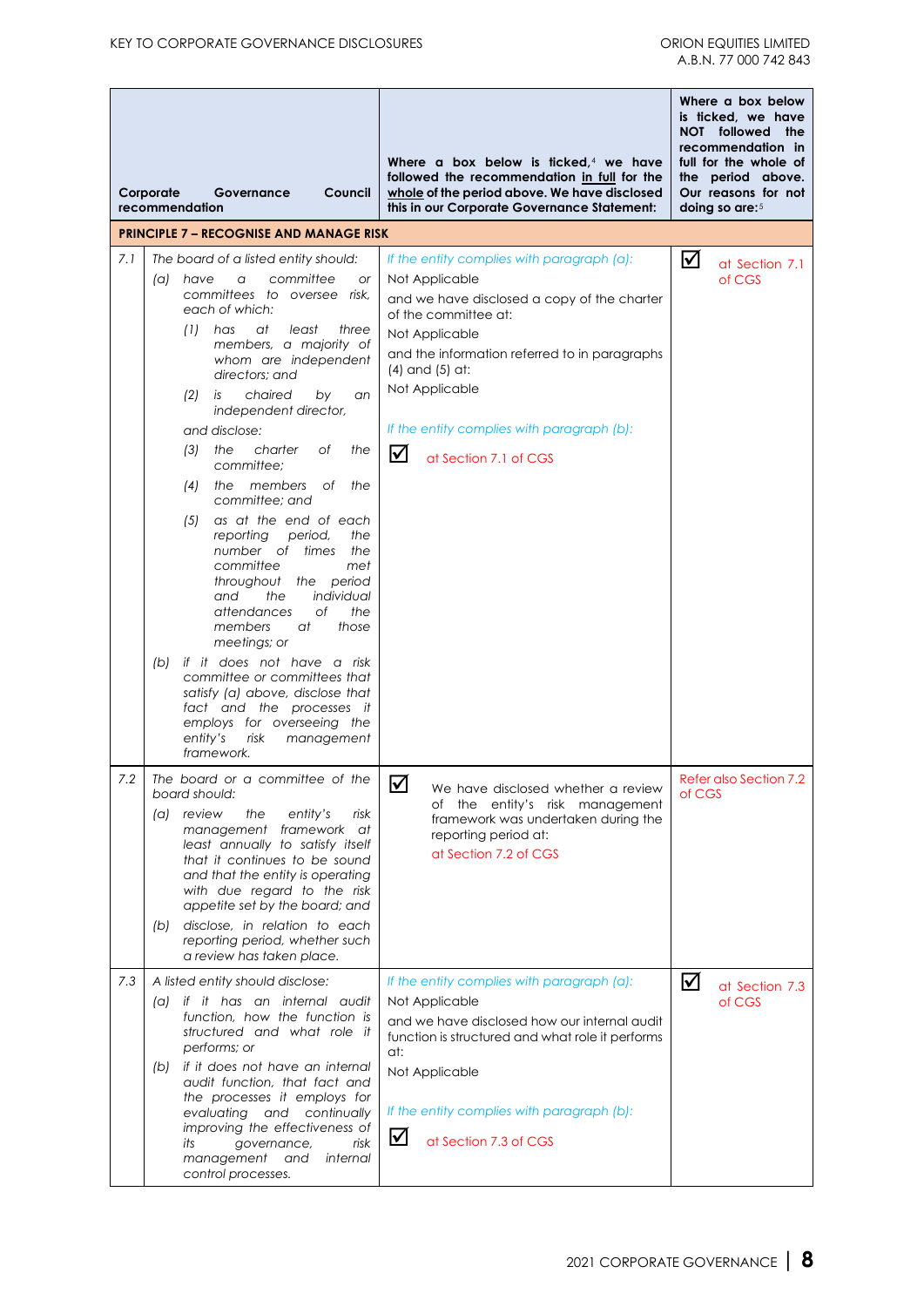|     | Corporate<br>Governance<br>Council<br>recommendation                                                                                                                                                                                                                                                                                                                                                                                                                                                                                                                                                                                                                                                                                                                                                                                                                                                                                                      | Where a box below is ficked, $4$ we have<br>followed the recommendation in full for the<br>whole of the period above. We have disclosed<br>this in our Corporate Governance Statement:                                                                                                                                                 | Where a box below<br>is ticked, we have<br>NOT followed the<br>recommendation in<br>full for the whole of<br>the period above.<br>Our reasons for not<br>doing so are:5 |
|-----|-----------------------------------------------------------------------------------------------------------------------------------------------------------------------------------------------------------------------------------------------------------------------------------------------------------------------------------------------------------------------------------------------------------------------------------------------------------------------------------------------------------------------------------------------------------------------------------------------------------------------------------------------------------------------------------------------------------------------------------------------------------------------------------------------------------------------------------------------------------------------------------------------------------------------------------------------------------|----------------------------------------------------------------------------------------------------------------------------------------------------------------------------------------------------------------------------------------------------------------------------------------------------------------------------------------|-------------------------------------------------------------------------------------------------------------------------------------------------------------------------|
| 7.4 | listed entity should<br>disclose<br>A<br>whether it has any material exposure<br>to environmental or social risks and.<br>if it does, how it manages or intends<br>to manage those risks.                                                                                                                                                                                                                                                                                                                                                                                                                                                                                                                                                                                                                                                                                                                                                                 | ☑<br>We have disclosed whether we have<br>any material exposure to environmental<br>and social risks at<br>Section 7.4 of CGS<br>and in the Environmental Regulation<br>section of the Directors' Report within<br>the 2021 Annual Report<br>and, if we do, how we manage or intend to<br>manage those risks at:<br>Section 7.4 of CGS | Not Applicable                                                                                                                                                          |
|     | <b>PRINCIPLE 8 - REMUNERATE FAIRLY AND RESPONSIBLY</b>                                                                                                                                                                                                                                                                                                                                                                                                                                                                                                                                                                                                                                                                                                                                                                                                                                                                                                    |                                                                                                                                                                                                                                                                                                                                        |                                                                                                                                                                         |
| 8.1 | The board of a listed entity should:<br>(a) have<br>remuneration<br>a<br>committee which:<br>at<br>(1)<br>has<br>least<br>three<br>members, a majority of<br>whom are independent<br>directors: and<br>chaired<br>(2)<br>is<br>by<br>an<br>independent director,<br>and disclose:<br>charter<br>Οf<br>the<br>(3)<br>the<br>committee:<br>members<br>the<br>(4)<br>Оf<br>the<br>committee; and<br>as at the end of each<br>(5)<br>the<br>reporting<br>period,<br>number of times<br>the<br>committee<br>met<br>throughout the period<br>the<br>individual<br>and<br>attendances<br>оf<br>the<br>those<br>members<br>at<br>meetings; or<br>does<br>it<br>not<br>have<br>(b)<br>if -<br>a<br>remuneration<br>committee,<br>disclose that fact and the<br>processes it employs for setting<br>the level and composition of<br>remuneration for directors and<br>senior executives and ensuring<br>that such remuneration is<br>appropriate and not excessive. | If the entity complies with paragraph (a):<br>Not Applicable<br>and the information referred to in paragraphs<br>$(4)$ and $(5)$ at:<br>Not Applicable<br>If the entity complies with paragraph (b):<br>☑<br>at Section 8.1 of CGS                                                                                                     | ☑<br>at Section 8.1<br>of CGS                                                                                                                                           |
| 8.2 | A listed entity should separately<br>disclose its policies and practices<br>regarding the remuneration of non-<br>executive<br>directors<br>and<br>the<br>remuneration of executive directors<br>and other senior executives.                                                                                                                                                                                                                                                                                                                                                                                                                                                                                                                                                                                                                                                                                                                             | ☑<br>We have disclosed separately our<br>remuneration policies and practices<br>regarding the remuneration of non-<br>executive<br>directors<br>and<br>the<br>remuneration of executive directors<br>and other senior executives at:<br>Section 8.2 of CGS<br>and in the Remuneration Report within<br>the 2021 Annual Report          | Not Applicable                                                                                                                                                          |